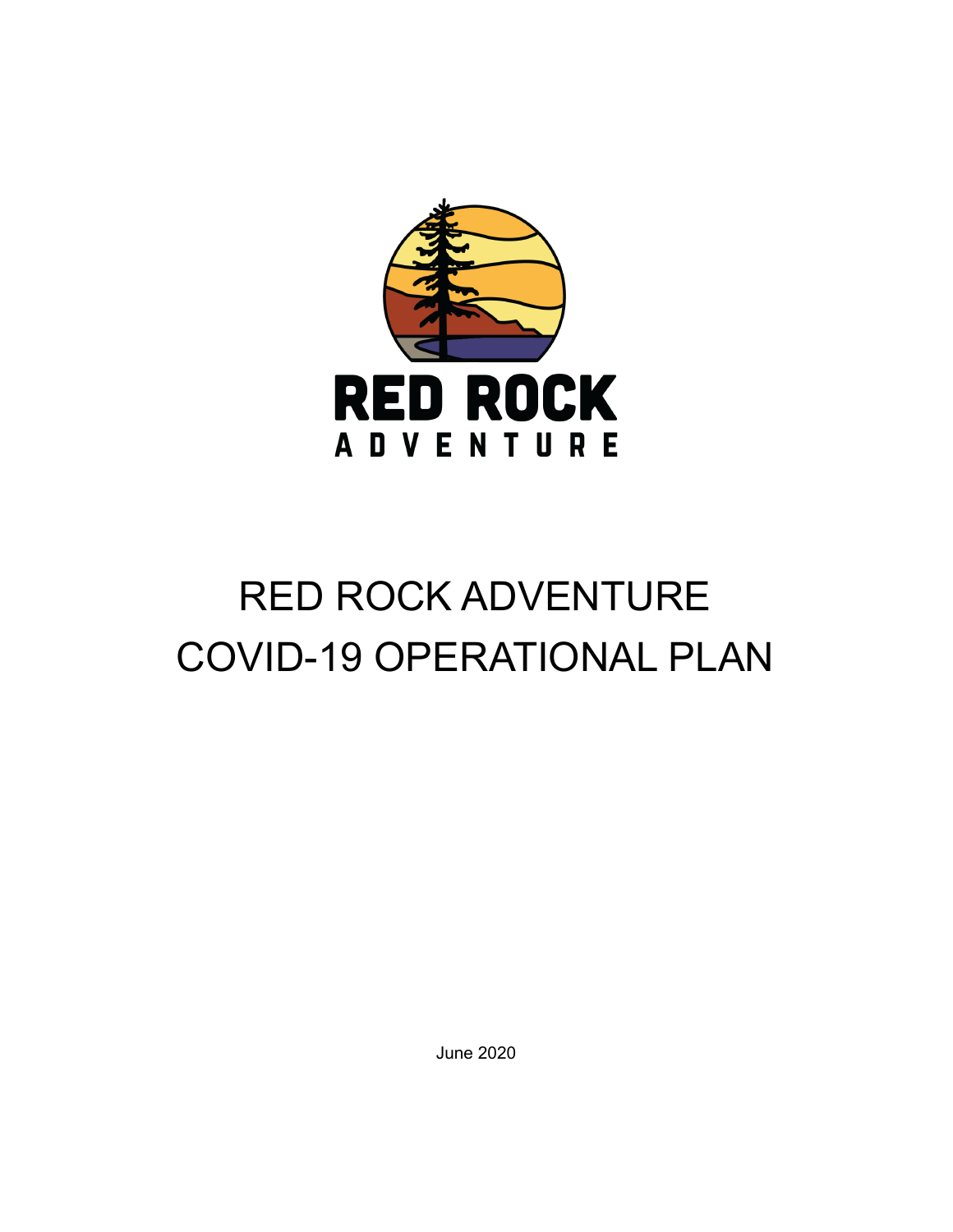## <span id="page-1-0"></span>Table of Contents

| <b>Table of Contents</b>                                                     |                |
|------------------------------------------------------------------------------|----------------|
| <b>Regulation Guidelines</b>                                                 | 4              |
| <b>Measures for Red Rock Adventure and Shipyard Cafe</b><br>Staying Informed | 4<br>4         |
| <b>Physical Distancing</b>                                                   | 5              |
| <b>Screening Staff</b>                                                       | 5              |
| Active                                                                       | 5              |
| Passive                                                                      | 5              |
| <b>Measures for Guests</b>                                                   | 6              |
| <b>Travel Restrictions</b>                                                   | 6              |
| <b>Maintaining Physical Distancing</b>                                       | 6              |
| Booking with Family and Friends                                              | 6              |
| <b>Personal Protective Equipment</b>                                         | $\overline{7}$ |
| <b>Measures for Staff</b>                                                    | 7              |
| <b>Maintaining Physical Distancing</b>                                       | $\overline{7}$ |
| <b>Personal Protective Equipment</b>                                         | $\overline{7}$ |
| <b>Staff From Out of Province</b>                                            | $\overline{7}$ |
| <b>Shipyard Cafe Operations</b>                                              | 7              |
| Shipyard Cafe Customer Flow Plan                                             | 7              |
| Ordering                                                                     | $\overline{7}$ |
| <b>Washroom Facilities</b>                                                   | 8              |
| <b>Cleaning and Sanitization Procedures</b>                                  | 8              |
| Washroom                                                                     | 8              |
| Kitchen                                                                      | 8              |
| <b>Public Area</b>                                                           | 9              |
| Food Handling                                                                | 9              |
| <b>Red Rock Adventure Operations</b>                                         | 9              |
| <b>Screening Guests</b>                                                      | 9              |
| <b>Guest Pre-Screen Questionnaire</b>                                        | 9              |
| Guest Reception and Sign-In                                                  | 10             |
| <b>Signing Waivers</b>                                                       | 10             |
| <b>Cleaning and Sanitization Procedures</b>                                  | 10             |
| Day Adventure Equipment                                                      | 10             |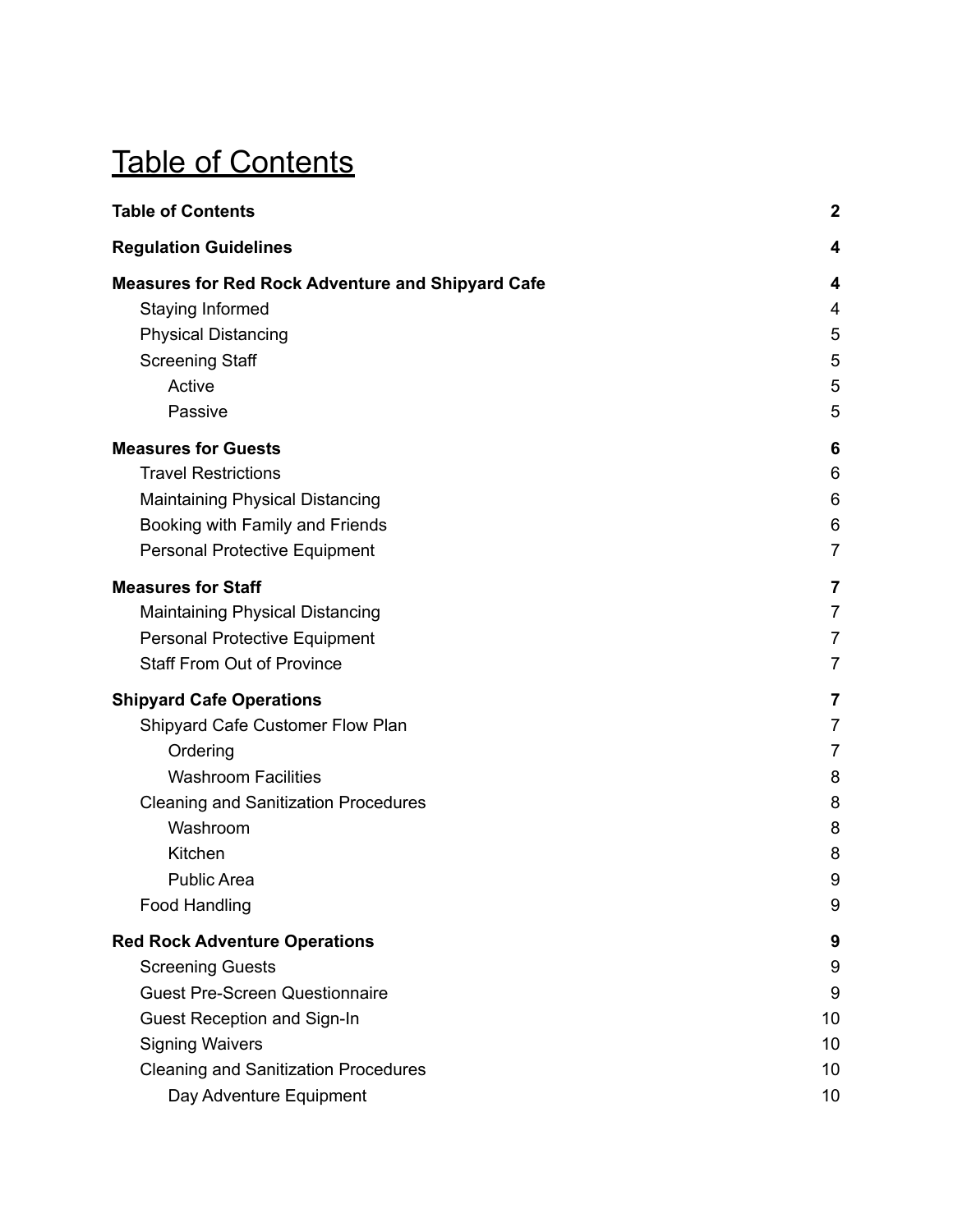| <b>Guide Gear</b>                                | 10 |
|--------------------------------------------------|----|
| Food Handling                                    | 10 |
| Canoe and Kayak Courses                          | 11 |
| <b>Considerations to Take From Paddle Canada</b> | 11 |
| Rescues                                          | 11 |
| <b>Administrative Controls</b>                   | 11 |
| <b>Personal Protective Equipment</b>             | 12 |
| <b>Assumed Risk</b>                              | 12 |
| <b>Risk Analysis</b>                             | 12 |
| <b>Procedures for Rescues</b>                    | 13 |
| Open Water Rescue                                | 13 |
| <b>Trail Extraction</b>                          | 13 |
| Sources                                          | 13 |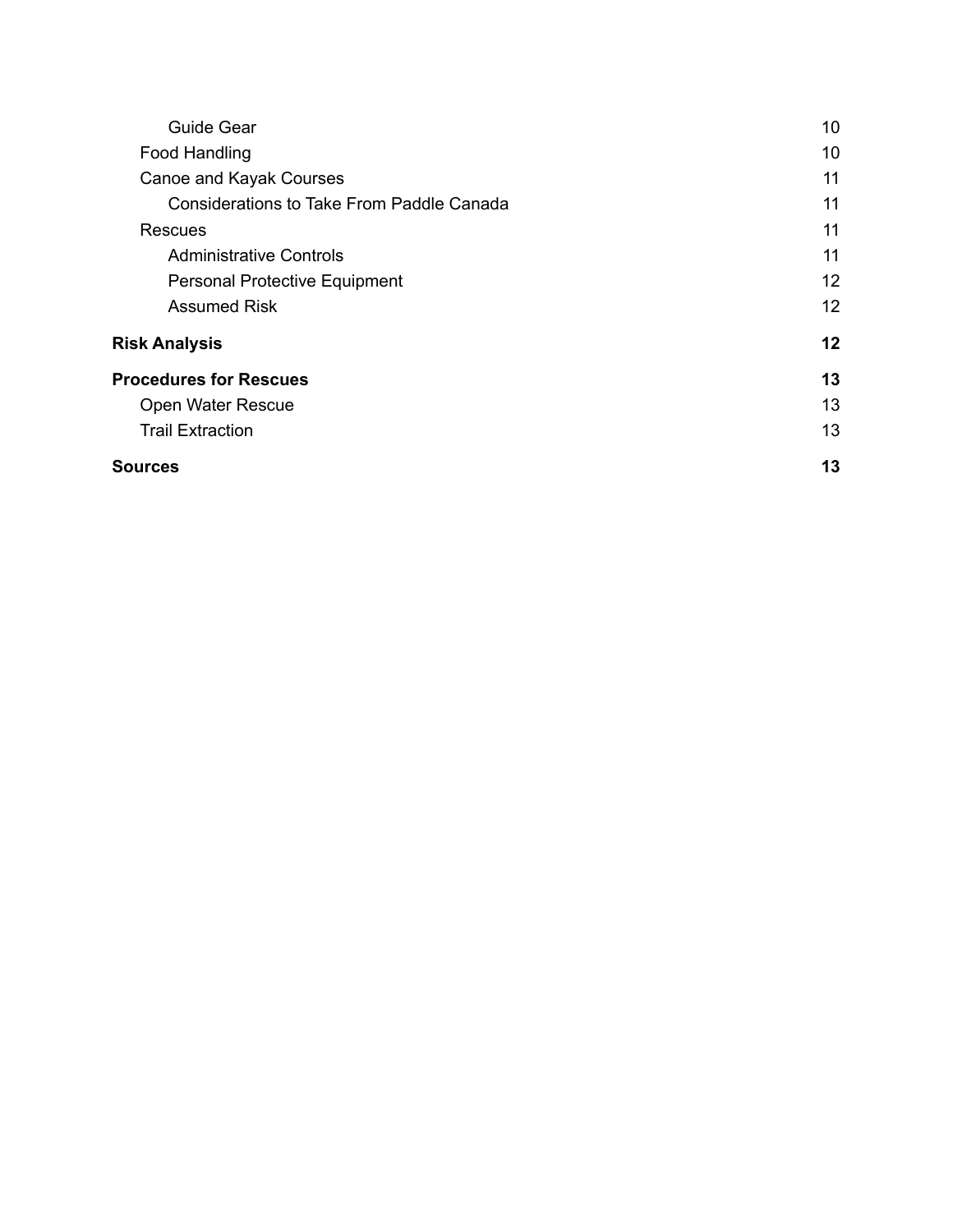## <span id="page-3-0"></span>Regulation Guidelines

Red Rock Adventure will be following Federal and Provincial guidelines for operation. Our primary source of information will come from Government New Brunswick and their Coronavirus disease (COVID-19) response guidelines. These can be found at:

<https://www2.gnb.ca/content/gnb/biling/coronavirus.html>

Red Rock Adventure will also reference guidelines and regulations from the following sources:

- Government of Canada
- Restaurants Canada
- Worksafe NB
- Tourism Industry Association of Canada
- Tourism Industry Association of New Brunswick

## <span id="page-3-1"></span>Measures for Red Rock Adventure and Shipyard Cafe

### <span id="page-3-2"></span>Staying Informed

- Red Rock Adventure will maintain a high standard of flow of information. Management will stay informed and encourage their staff to do the same.
- All documentation regarding safety, regulations, guidelines, and operations will be shared with staff. Briefings and specific training will be provided to the staff.
- All Red Rock Adventure created documents and operational standards will be shared and accessible by staff at all times.
- Red Rock Adventure recognizes that zero risk is not a possibility, and that staying informed and having an effective operational plan in place is a combination that will result in the safest environment for our staff and guests.

## <span id="page-3-3"></span>Physical Distancing

Physical distancing will be the first line of defense as it is suggested by Worksafe NB as the most effective control in the guidelines for reopening a business.

Where physical distancing is not possible, Red Rock Adventure staff will maintain the standards set out by this operational plan.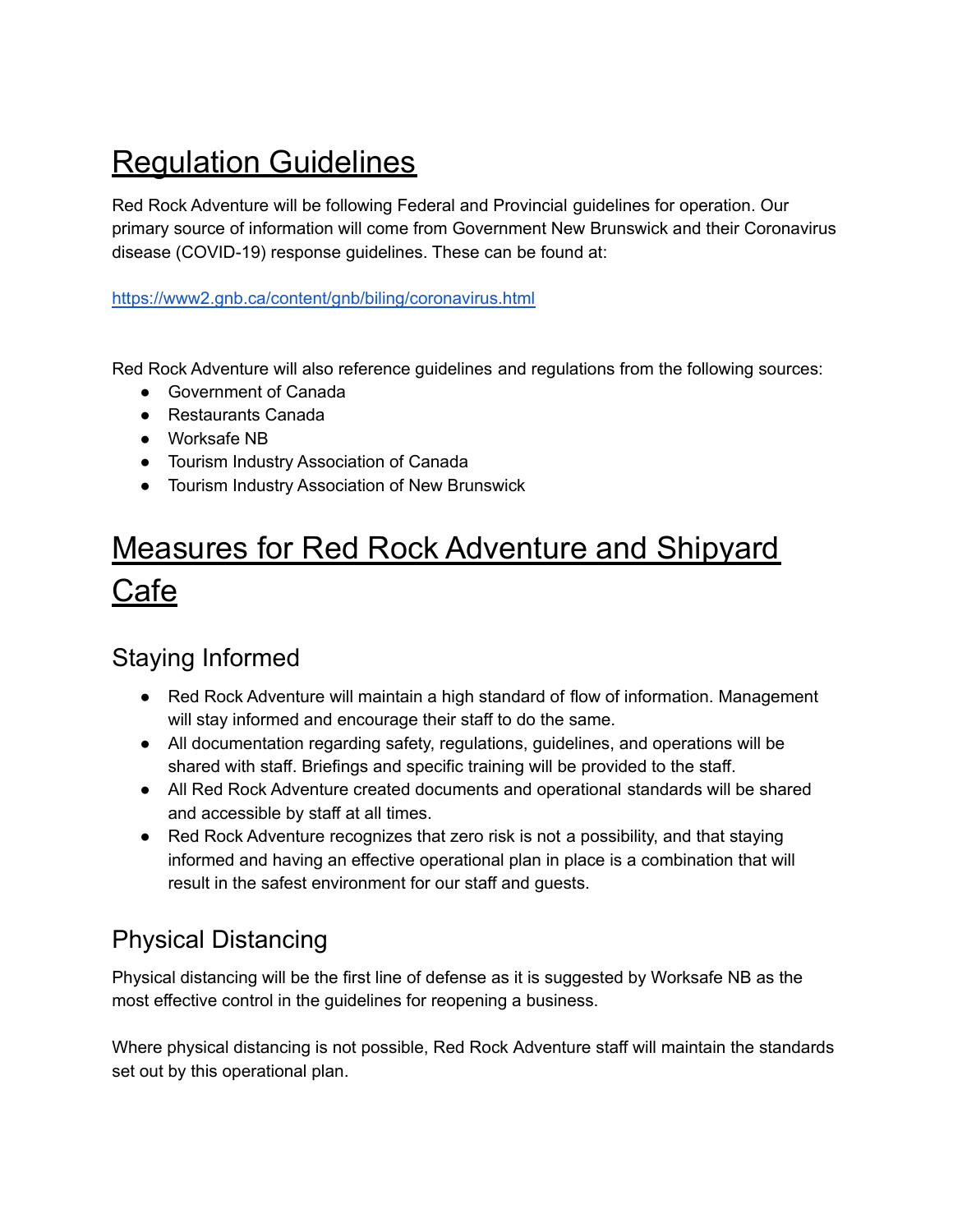Whenever you have more than one option for controlling a risk, consider this hierarchy of controls chart. Physical distancing is always the most effective control, then engineering controls, and so on.



- · Physical distancing: Restructure physical settings and responsibilities to adhere to the minimum two metre requirement (increase space between people or reduce the number of people within a space at a given time). In addition, wherever possible, give employees the option to work or access businesses and other settings from home.
- · Engineering controls: Create physical barriers between people when physical distancing is not possible, or increase ventilation.
- · Administrative controls: Redistribute responsibilities to reduce contact between people, using technology for communication.
- . PPE: Have employees wear medical PPE for health-care settings, when required, and non-medical cloth face coverings to protect others, where necessary.

## <span id="page-4-0"></span>Screening Staff

#### <span id="page-4-1"></span>*Active*

- Red Rock Adventure will actively screen staff.
- Any staff with symptoms will remove themselves from working until it can be confirmed they do not carry the virus.
- Staff will participate in a check-in and screening procedure that will provide instant updates to management staff.

#### <span id="page-4-2"></span>*Passive*

- Staff will be asked to monitor their own health.
- Staff will be given the resources to stay updated and informed on the virus.
- Open communication management on health and protection will be encouraged and maintained.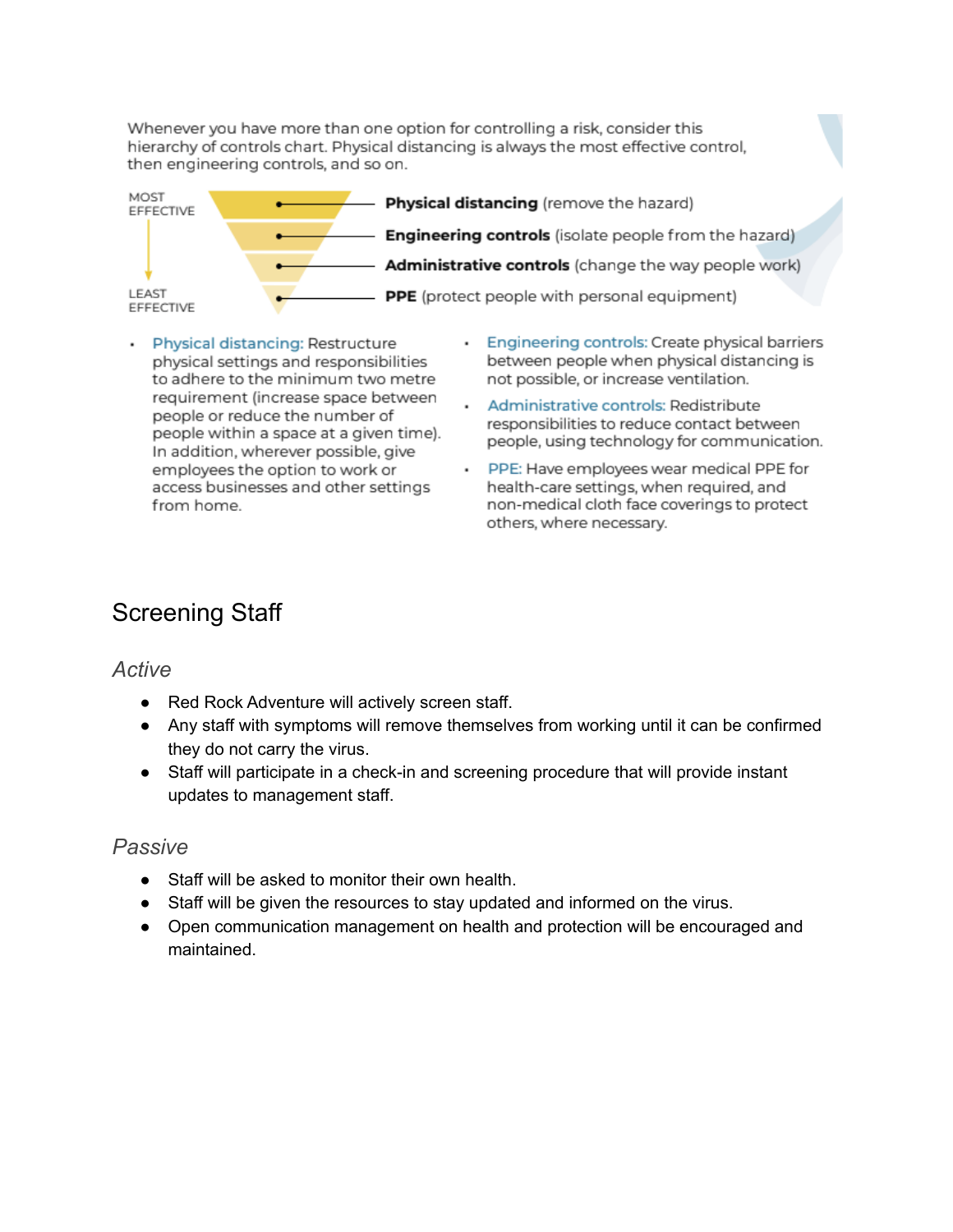## <span id="page-5-0"></span>**Measures for Guests**

### <span id="page-5-1"></span>Travel Restrictions

- Guests coming from outside of New Brunswick should stay up to date with the current travel restrictions.
- Information and notices on travel can be found at the following website:

[https://www2.gnb.ca/content/gnb/en/departments/ocmoh/cdc/content/respiratory\\_diseases/coro](https://www2.gnb.ca/content/gnb/en/departments/ocmoh/cdc/content/respiratory_diseases/coronavirus/InformationForTravelers.html) [navirus/InformationForTravelers.html](https://www2.gnb.ca/content/gnb/en/departments/ocmoh/cdc/content/respiratory_diseases/coronavirus/InformationForTravelers.html)

## <span id="page-5-2"></span>Maintaining Physical Distancing

- Guests should maintain physical distancing with others outside of their allowed bubble.
- If guests cannot maintain physical distance, they must provide for themselves and wear the appropriate PPE.

## <span id="page-5-3"></span>Booking with Family and Friends

Guests will be encouraged to book tours with the people who are in their social bubble as allowed by the Provincial Recovery Framework.

## PHASED RE-OPENING

| Phase 1 - April 24th                                                                                                                                                                                                                                        | Phase 2 - May 8th                                                                                                                                                                                                                                                                                                                                                                                                                | Phase 3 - 2 to 4 weeks                                                                                                                                                                                                                                                                                                                                                                                                                                                                                                                      | <b>TBD Based on Success</b>                                                                                                                                                                        |
|-------------------------------------------------------------------------------------------------------------------------------------------------------------------------------------------------------------------------------------------------------------|----------------------------------------------------------------------------------------------------------------------------------------------------------------------------------------------------------------------------------------------------------------------------------------------------------------------------------------------------------------------------------------------------------------------------------|---------------------------------------------------------------------------------------------------------------------------------------------------------------------------------------------------------------------------------------------------------------------------------------------------------------------------------------------------------------------------------------------------------------------------------------------------------------------------------------------------------------------------------------------|----------------------------------------------------------------------------------------------------------------------------------------------------------------------------------------------------|
| Low Risk / Low Contact                                                                                                                                                                                                                                      | <b>Controlled Contact</b>                                                                                                                                                                                                                                                                                                                                                                                                        | <b>High Risk / High Contact</b>                                                                                                                                                                                                                                                                                                                                                                                                                                                                                                             |                                                                                                                                                                                                    |
| Two-household bubble<br>✓<br>Golf courses, outdoor courts,<br>marinas<br>Fishing and hunting<br>Outdoor spaces<br>Car pooling<br>Post-secondary education<br>(progressive, starting with<br>practical programs)<br>Outdoor (drive-in) religious<br>services | Two-household bubble<br>✔<br>Outdoor gatherings with physical<br>✔<br>distancing of 10 or fewer<br>Elective surgeries and other non-<br>✔<br>emergency health services<br>Post-secondary education and<br>some cultural venues<br><b>Offices</b><br>✓<br>Retail businesses<br>✔<br><b>Restaurants</b><br>✔<br>Campgrounds and outdoor<br>recreational activities<br>Daycare (May 19th), childcare and<br>day camps<br>ATV trails | Extending your bubble to all close family<br>✔<br>and friends<br>Outdoor gatherings with social distancing<br>✔<br>of 50 or fewer<br>Increase in elective surgeries and other<br>$\checkmark$<br>non-emergency health care services<br>Non-regulated health<br>√<br>professionals/businesses<br>Personal services businesses<br>√<br>Swimming pools, saunas and waterparks<br>✔<br>Gyms, yoga and dance studios<br>✔<br>Rinks and indoor recreational facilities<br>✓<br>Pool halls and bowling alleys<br>✓<br>Low-contact team sports<br>✓ | Overnight camps<br>✔<br>Larger public gatherings<br>✓<br>Casinos, bingo halls,<br>amusement centres,<br>arcades and cinemas<br>✓<br>Bars (without seating) and<br>large live performance<br>venues |

## <span id="page-5-4"></span>Personal Protective Equipment

Guests should bring their own PPE, such as community masks, and be prepared to use them when physical distancing can't be maintained.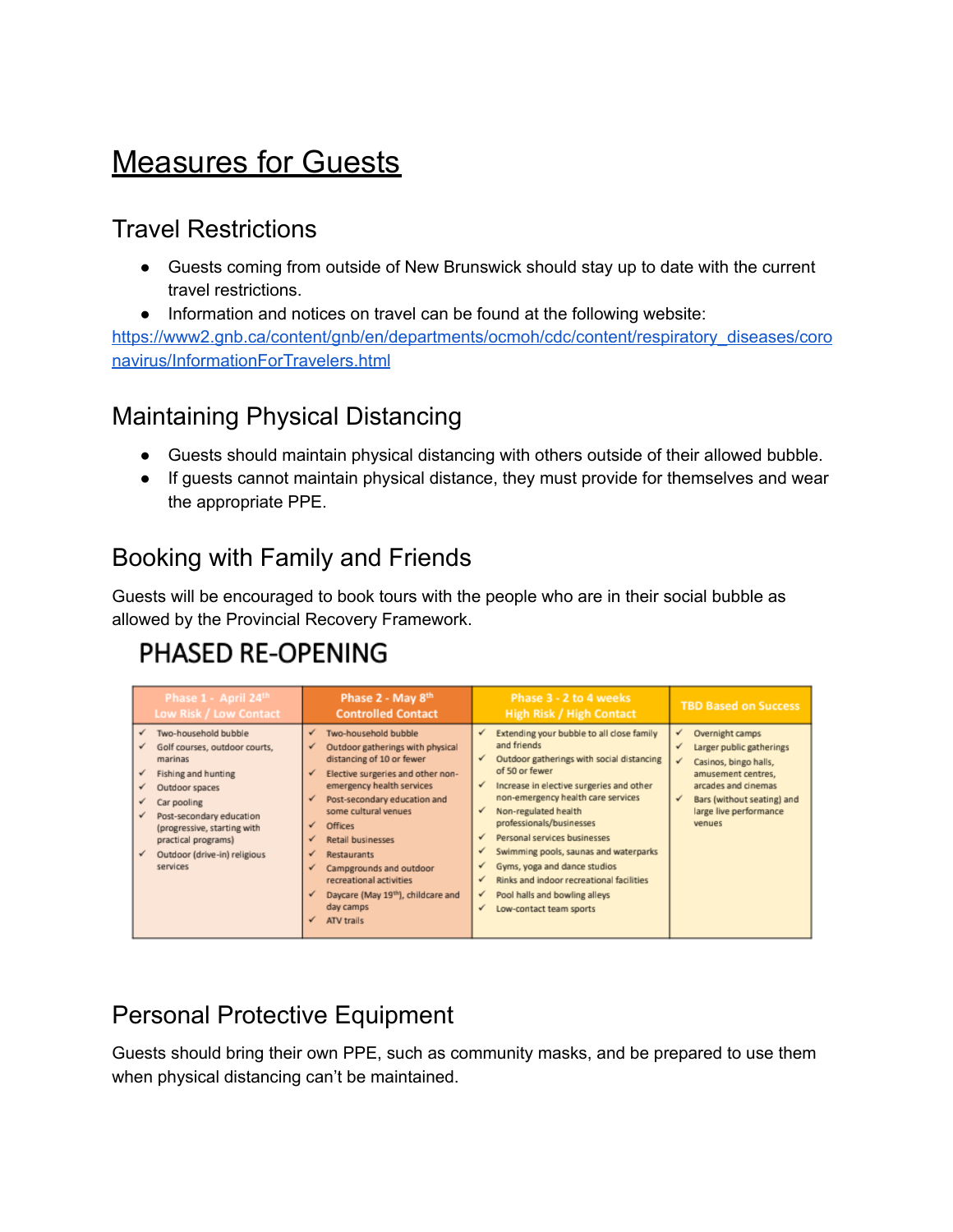## <span id="page-6-0"></span>**Measures for Staff**

### <span id="page-6-1"></span>Maintaining Physical Distancing

- Only kitchen staff will be allowed in the kitchen.
- Community masks should be worn when working in the upstairs staff area.
- PPE should be worn if physical distancing can't be maintained.

### <span id="page-6-2"></span>Personal Protective Equipment

- Red Rock Adventure will provide all staff with a community mask.
- Staff will properly clean their PPE when needed.

## <span id="page-6-3"></span>Staff From Out of Province

Red Rock Adventure understands that not all staff, who are required to have specific certifications, skills, and experience can be sourced from within the province.

Any staff coming from a different province to work, will have to follow these steps:

- 1. Ensure that the Government of New Brunswick is allowing workers from other provinces into New Brunswick.
- 2. Compile any necessary documentation required to enter and work in New Brunswick.
- 3. If quarantine is required, ensure that it can be completed before the agreed upon start date and at no cost to Red Rock Adventure.

## <span id="page-6-4"></span>Shipyard Cafe Operations

## <span id="page-6-5"></span>Shipyard Cafe Customer Flow Plan

#### <span id="page-6-6"></span>*Ordering*

- Customers will follow the marked spots, allowing only 4 to 5 people in the cafe at once.
- Customers will order at the counter, pay, then exit.
- Customers must exit through the side door, onto the deck.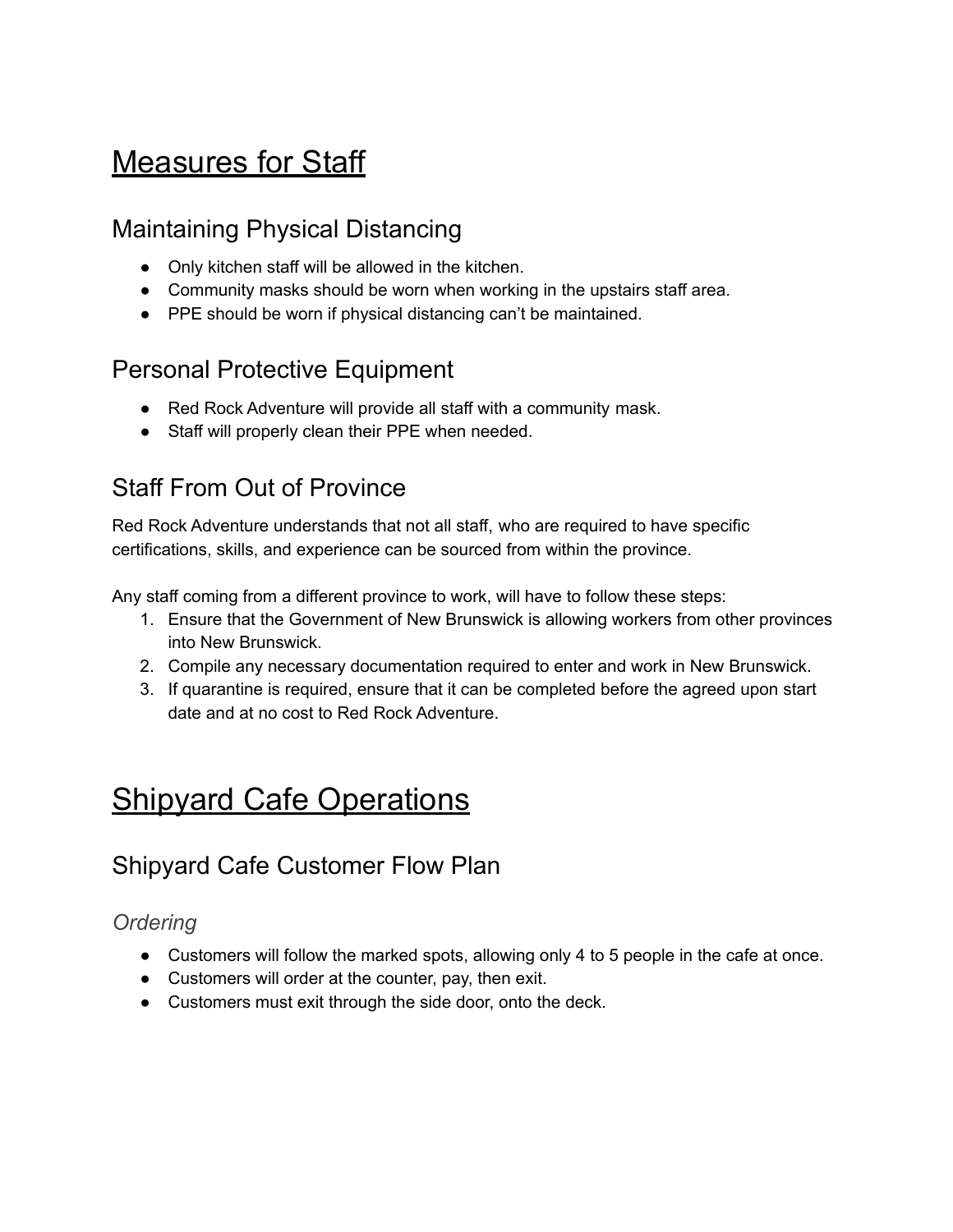

#### <span id="page-7-0"></span>*Washroom Facilities*

- If a customer needs to use the washroom, they must wait until they are at the first marked spot at the entrance before moving to the washroom.
- After using the washroom, the customer must exit directly out the side door, while maintaining proper distance between other customers waiting on the marked spots.

## <span id="page-7-1"></span>Cleaning and Sanitization Procedures

#### <span id="page-7-2"></span>*Washroom*

● Washrooms should be sanitized as frequently as possible.

#### <span id="page-7-3"></span>*Kitchen*

● Disinfect with virucidal/bactericidal claim to disinfect frequently touched preparation surfaces.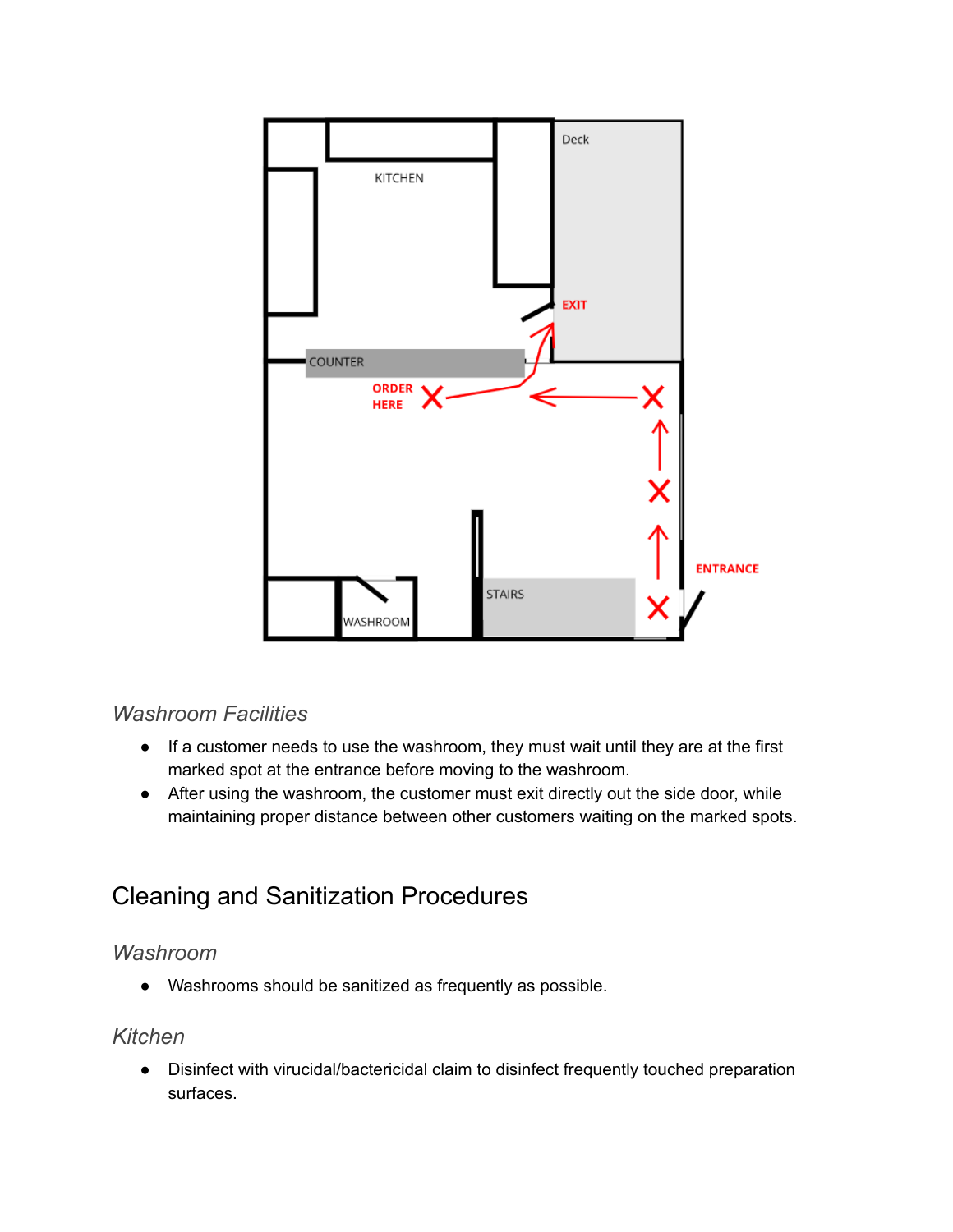#### <span id="page-8-0"></span>*Public Area*

- Clean payment system between each customer.
- Clean stainless steel milk/cream canisters frequently.
- A glass/plexiglass/acrylic barrier will separate customers from staff behind the kitchen counter.

## <span id="page-8-1"></span>Food Handling

- Maintain excellent hand hygiene.
- Clean all areas frequently, as to your standard cleaning procedures.

## <span id="page-8-2"></span>Red Rock Adventure Operations

## <span id="page-8-3"></span>Screening Guests

- The resources from Government New Brunswick (specifically, [https://www2.gnb.ca/content/gnb/biling/coronavirus.html\)](https://www2.gnb.ca/content/gnb/biling/coronavirus.html) will be made available to all guests interested in an activity with Red Rock Adventure.
- A series of questions regarding a guest's potential interactions with COVID-19 will be asked at the time of booking, and answers made available to guides.
- Red Rock Adventure's operational guidelines can be made available to quests.
- Staff will have the opportunity to monitor guests and the right to refuse service to anyone displaying symptoms of COVID-19.

## <span id="page-8-4"></span>Guest Pre-Screen Questionnaire

- 1) Do you have any of the following symptoms?
	- Fever
	- Cough
	- Sore Throat
	- Runny Nose
	- Headache
- 2) Have you had contact with someone who was/is a confirmed case of COVID 19 within the last 14 days?
- 3) Have you had contact with a person being tested for COVID 19 within the last 14 days?
- 4) Have you been diagnosed with or are waiting to hear the results of a test for COVID 19?
- 5) Have you been outside of New Brunswick within the last 14 days?
- 6) Have you been told by any organization that you may have been exposed to COVID 19?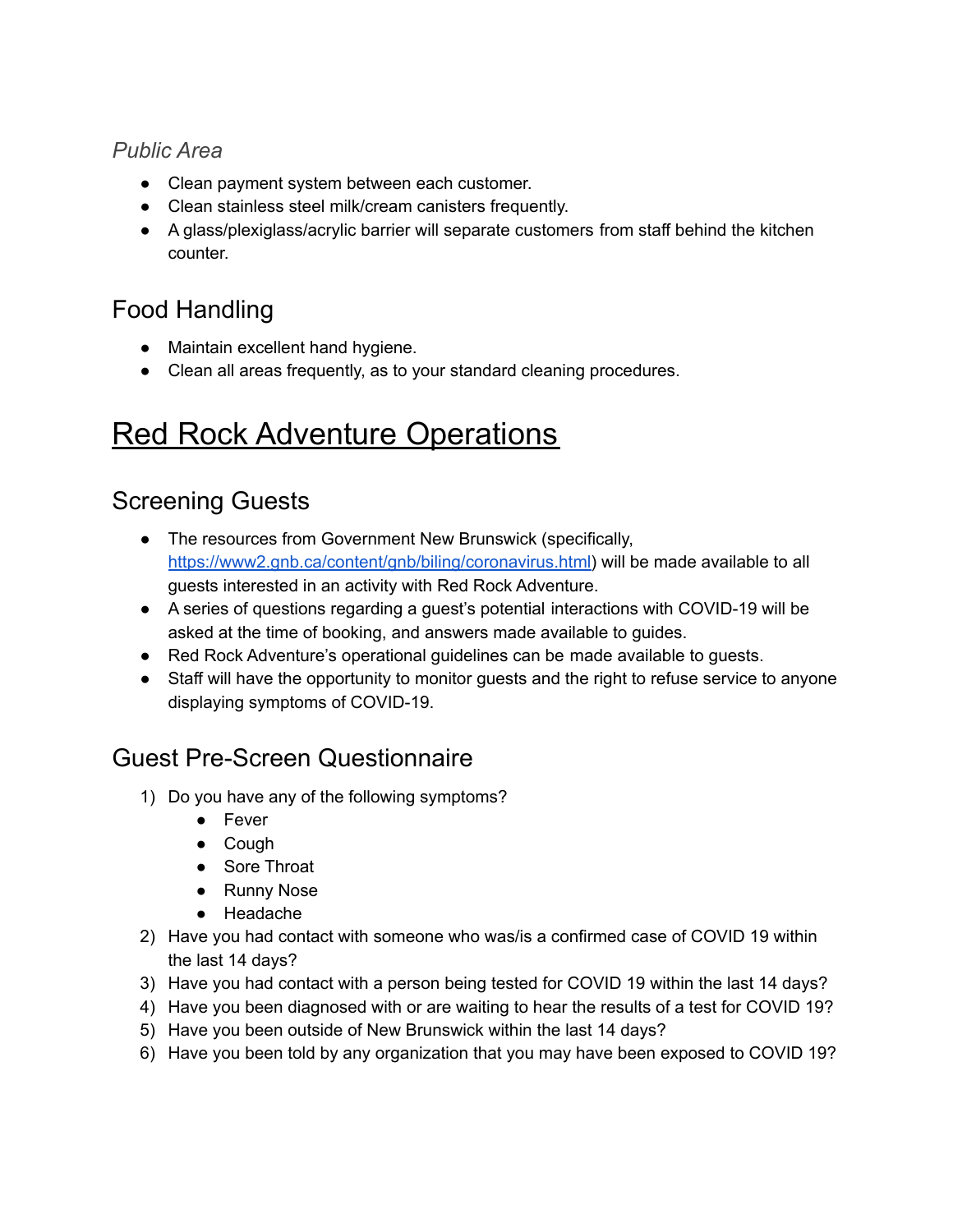## <span id="page-9-0"></span>Guest Reception and Sign-In

- Guests coming on a day adventure will have to sign in at the 'Adventure Shed', sign waivers there, and wait outside until the start of the tour.
- Only one member from each group should check in at a time.
- Only one family or bubble should be in the shed at a time to sign waivers.

## <span id="page-9-1"></span>Signing Waivers

Waiver procedures have been updated at Red Rock Adventure. The following measures are in place to ensure the highest level of precaution:

- Waivers will be viewable online.
- No more paper waivers will be filled out.
- Waivers will be signed on a digital device, which will then be sanitized after each use.
- Red Rock Adventure staff will witness the signing of waivers.
- The contents of the waivers will be explained and reviewed during the quest safety briefing prior to the start of a trip.
- Guests will be given the opportunity, between the safety briefing and the start of the trip, to retract their signature and let Red Rock Adventure staff know they are uncomfortable with the risks.

### <span id="page-9-2"></span>Cleaning and Sanitization Procedures

#### <span id="page-9-3"></span>*Day Adventure Equipment*

● Guides will be responsible for making sure the gear used on their trip is properly cleaned and stored, as per industry regulations.

#### <span id="page-9-4"></span>*Guide Gear*

● Guides will be responsible for properly cleaning any of the gear that they use.

## <span id="page-9-5"></span>Food Handling

- All food preparation will be done by kitchen staff prior to tour departure.
- There will be no communal utensils for guests to use.
- Guest snacks will be individually packaged to reduce contamination.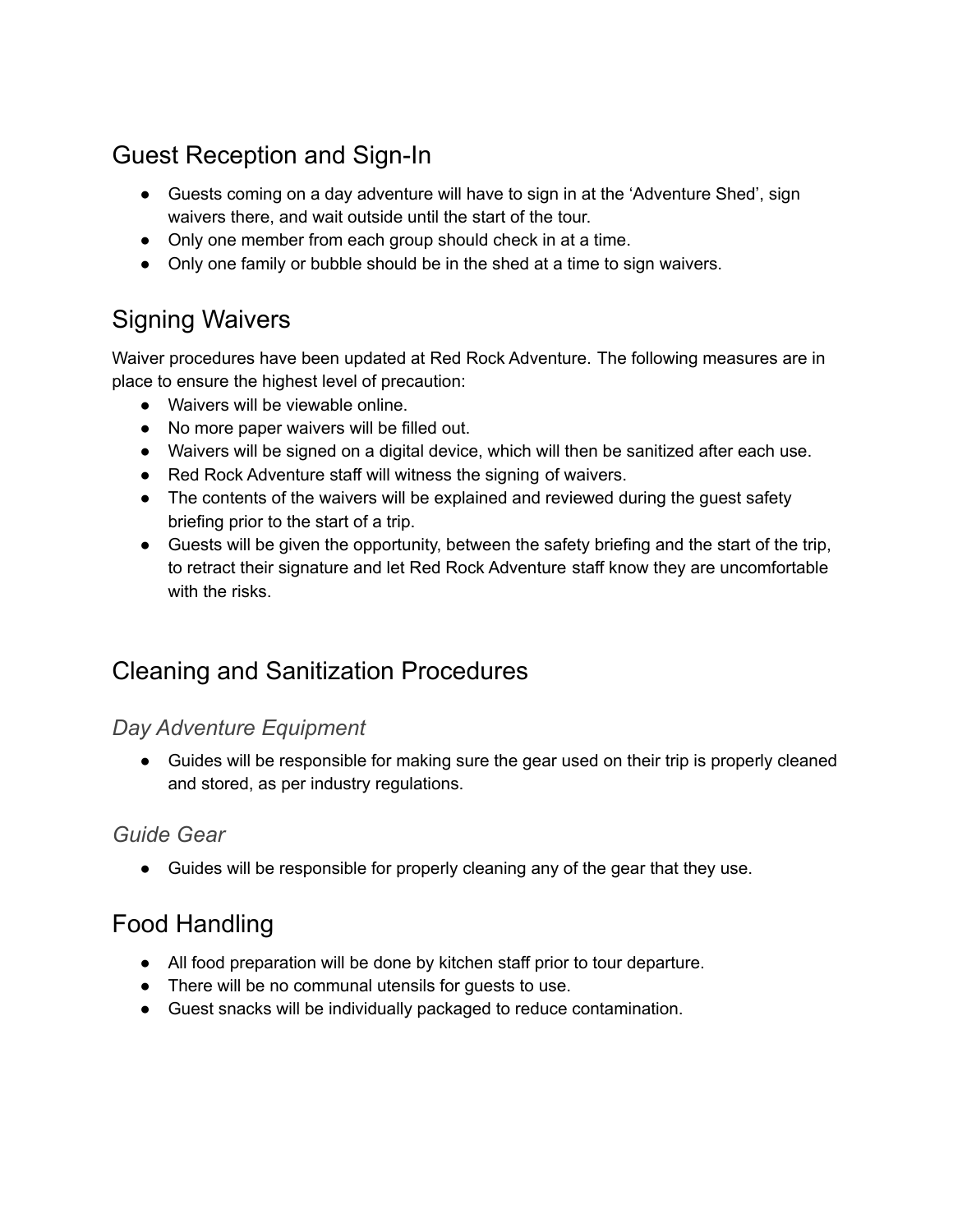## <span id="page-10-0"></span>Canoe and Kayak Courses

- Everyone will maintain a 2m distance at all times. Instructors will recognize that they may have to close this distance in the interest of safety.
- If the course requires people to be closer than 2 meters (practicing rescues, white water rescues, advanced kayak/canoeing courses), strategies will be in place to limit the possibilities of transferring COVID 19.
- We will limit our courses to local clientele.
- We will employ the same pre-screening measures as those used on our day adventures.
- We will have the necessary equipment for sanitation. Gear will be sanitized between uses. The use of face masks and gloves will be considered for use during a course.

#### <span id="page-10-1"></span>*Considerations to Take From Paddle Canada*

- Has your Province or Territory "opened" and indicated that you/your business can operate?
- Are you following your local guidelines for opening your business with regards to gathering size, health and sanitation, and any other items required?
- If you offer your course on public lands, are they open to you? (ie parks, beaches, marinas)
- Are you, and your students, welcome where you intend to deliver this course (ie remote areas and/or indigenous communities; have you asked for permissions)?
- Are you confident the course can be run in a manner that minimizes exposure to, and transmission of, COVID-19?

### <span id="page-10-2"></span>**Rescues**

In the event of an open water rescue or a rescue on a trail, it is unlikely physical distancing will be able to be maintained. Due to the nature of most rescues, it will most likely be important that guides take other precautions to ensure the non-transfer of COVID-19.

#### <span id="page-10-3"></span>*Administrative Controls*

- Customer screening measures will be used prior to a trip, in order to reduce possible transfer.
- Guests booking trips will be asked a number of questions to best inform Red Rock Adventure staff of any risks.
- Staff will remove any guests observed to by symptomatic prior to a trip.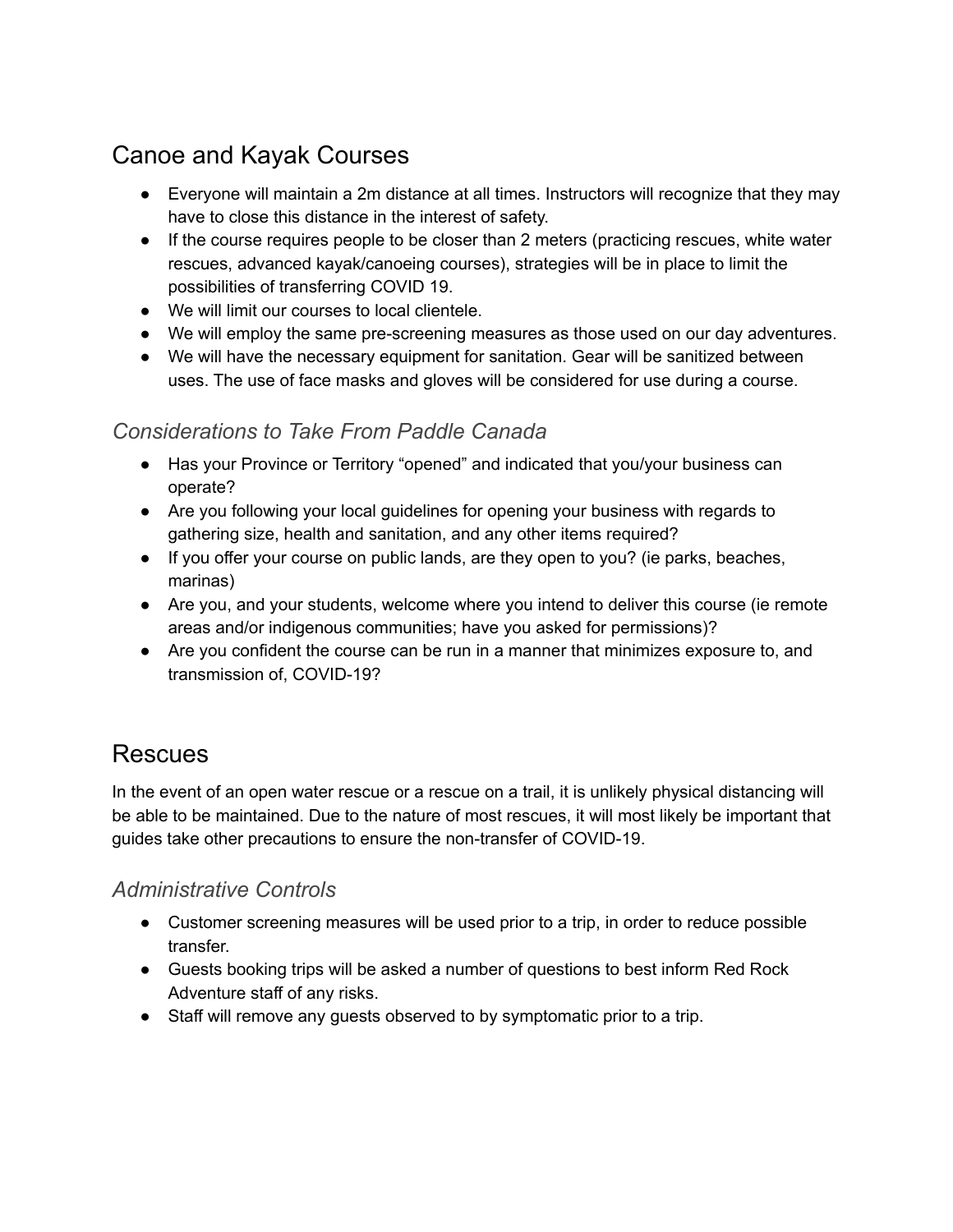#### <span id="page-11-0"></span>*Assumed Risk*

- Guests will be informed that if a rescue does need to be executed, they are to assume a possibility of risk of transfer.
- Red Rock Adventure guides will take the necessary precautions in order to mitigate the risks as best as possible.

## <span id="page-11-1"></span>Risk Analysis

<span id="page-11-2"></span>

| <b>Situation</b>                      | <b>Probability</b> | <b>Risk of COVID</b><br><b>Transfer</b> |
|---------------------------------------|--------------------|-----------------------------------------|
| Adjusting kayak pedals                | High               | Medium                                  |
| Payment for activities or Cafe items  | High               | Low                                     |
| Open water rescue<br>(kayak)          | Low                | High                                    |
| Open water rescue<br>(Boat tour)      | Low                | High                                    |
| Trail extraction due to hiking injury | Low                | Medium                                  |
| Beach extraction due to hiking injury | Low                | Medium                                  |